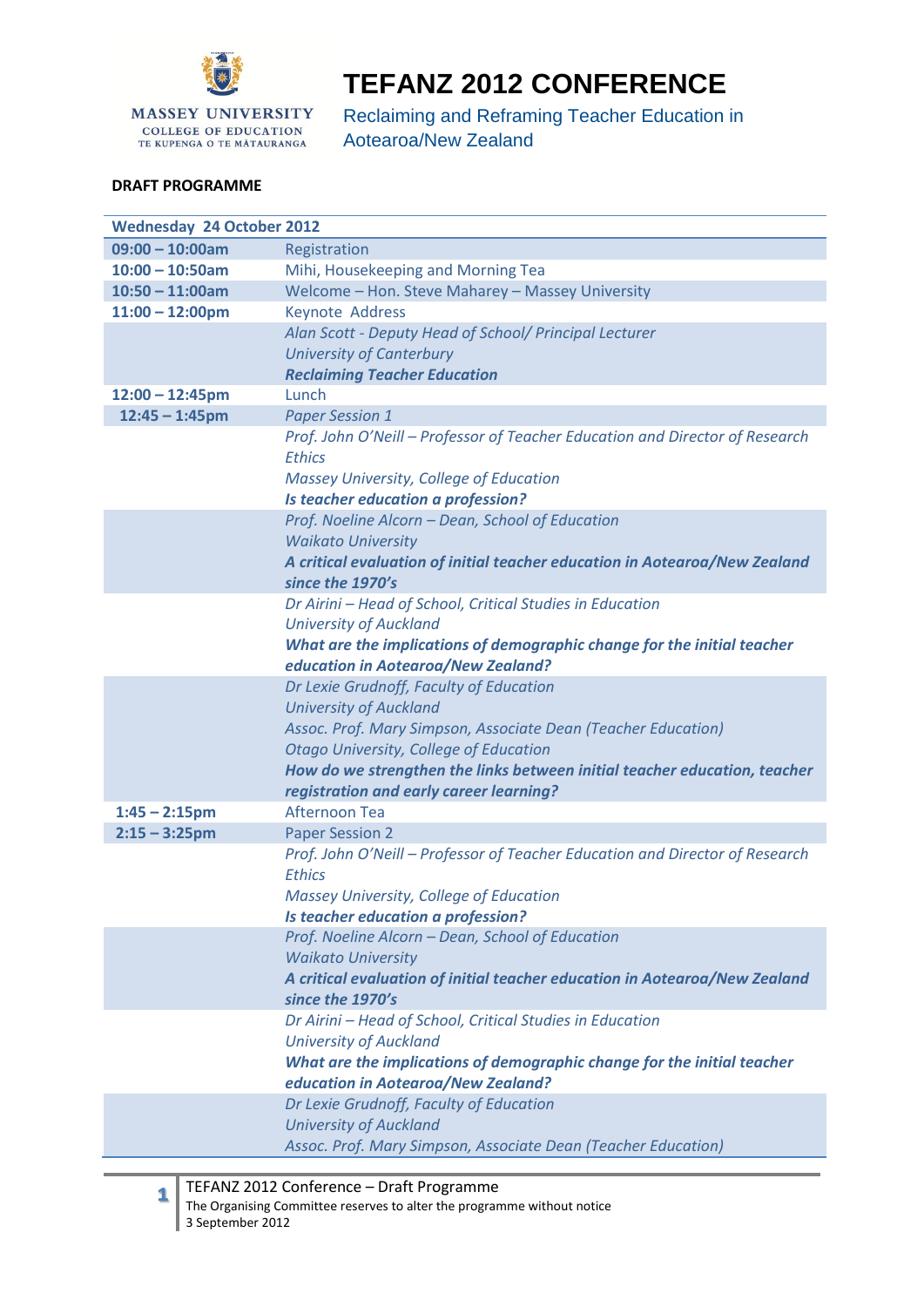|                                 | Otago University, College of Education                                                                                                                                                                                                                                                                                                                                                                                                                                                                                                                                                             |
|---------------------------------|----------------------------------------------------------------------------------------------------------------------------------------------------------------------------------------------------------------------------------------------------------------------------------------------------------------------------------------------------------------------------------------------------------------------------------------------------------------------------------------------------------------------------------------------------------------------------------------------------|
|                                 | How do we strengthen the links between initial teacher education, teacher                                                                                                                                                                                                                                                                                                                                                                                                                                                                                                                          |
|                                 | registration and early career learning?                                                                                                                                                                                                                                                                                                                                                                                                                                                                                                                                                            |
| $3:25 - 5:00$ pm                | <b>Panel Discussion</b>                                                                                                                                                                                                                                                                                                                                                                                                                                                                                                                                                                            |
|                                 | How will Teacher Education Policy and Teacher Education develop over the<br>next ten years?<br>Hon. Dr Pita Sharples - Co-Leader Maori Party, Minister of Maori<br>Affairs, Associate Minister of Corrections, Associate Minister of<br>Education<br>Professor Roger Moltzen - University of Waikato<br>$\bullet$<br>Assoc. Prof. Claire Mclachlan - Massey University, College of<br>$\bullet$<br>Education<br>Assoc. Prof. Graeme Aitken - University of Auckland<br>$\bullet$<br>Prof. Gail Gillon - Pro Vice-Chancellor, College of Education,<br>$\bullet$<br><b>University of Canterbury</b> |
| $6:00 - 7:30$ pm                | <b>Welcome Function</b>                                                                                                                                                                                                                                                                                                                                                                                                                                                                                                                                                                            |
|                                 | <b>Te Manawa Art Gallery</b>                                                                                                                                                                                                                                                                                                                                                                                                                                                                                                                                                                       |
|                                 |                                                                                                                                                                                                                                                                                                                                                                                                                                                                                                                                                                                                    |
| <b>Thursday 25 October 2012</b> |                                                                                                                                                                                                                                                                                                                                                                                                                                                                                                                                                                                                    |
| $09:00 - 09:15am$               | Housekeeping                                                                                                                                                                                                                                                                                                                                                                                                                                                                                                                                                                                       |
| $09:15 - 10:30$ am              | <b>Keynote Speaker</b>                                                                                                                                                                                                                                                                                                                                                                                                                                                                                                                                                                             |
|                                 | Prof. Diane Mayer - Pro Vice Chancellor - Colleges & Distinctive<br>Specialisations, Victoria University, Melbourne, Australia<br>Policy driven reforms and the role of teacher educators in reframing<br>teacher education in the 21 <sup>st</sup> century.                                                                                                                                                                                                                                                                                                                                       |
| $10:30 - 11:00am$               | <b>Morning Tea</b>                                                                                                                                                                                                                                                                                                                                                                                                                                                                                                                                                                                 |
| $11:00 - 12:15$ pm              | <b>Paper Session 3</b>                                                                                                                                                                                                                                                                                                                                                                                                                                                                                                                                                                             |
|                                 | Dr Peter Lind - Director, New Zealand Teachers' Council                                                                                                                                                                                                                                                                                                                                                                                                                                                                                                                                            |
|                                 | What are the characteristics of exemplary initial teacher education                                                                                                                                                                                                                                                                                                                                                                                                                                                                                                                                |
|                                 | programmes in countries similar to Aotearoa/New Zealand?                                                                                                                                                                                                                                                                                                                                                                                                                                                                                                                                           |
|                                 | Dr Jane Gilbert- Chief Researcher, NZCER Wellington                                                                                                                                                                                                                                                                                                                                                                                                                                                                                                                                                |
|                                 | What should initial teacher education programmes for 2022 look like and<br>why?                                                                                                                                                                                                                                                                                                                                                                                                                                                                                                                    |
|                                 | Prof. Lisa Smith - Professor of Education and Dean, College of Education,                                                                                                                                                                                                                                                                                                                                                                                                                                                                                                                          |
|                                 | <b>University of Otago</b>                                                                                                                                                                                                                                                                                                                                                                                                                                                                                                                                                                         |
|                                 | What evidence-base do we need to build a stronger theory-practice nexus?                                                                                                                                                                                                                                                                                                                                                                                                                                                                                                                           |
|                                 | Judie Alison – Advisory Officer – PPTA                                                                                                                                                                                                                                                                                                                                                                                                                                                                                                                                                             |
|                                 | To be advised - NZEI                                                                                                                                                                                                                                                                                                                                                                                                                                                                                                                                                                               |
|                                 | Who should develop initial teacher education policy and why?                                                                                                                                                                                                                                                                                                                                                                                                                                                                                                                                       |
| $12:15 - 1:00$ pm               | Lunch                                                                                                                                                                                                                                                                                                                                                                                                                                                                                                                                                                                              |
| $1:00 - 2:15$ pm                | <b>Paper Session 4</b>                                                                                                                                                                                                                                                                                                                                                                                                                                                                                                                                                                             |
|                                 | Dr Peter Lind - Director, New Zealand Teachers' Council                                                                                                                                                                                                                                                                                                                                                                                                                                                                                                                                            |
|                                 | What are the characteristics of exemplary initial teacher education                                                                                                                                                                                                                                                                                                                                                                                                                                                                                                                                |
|                                 | programmes in countries similar to Aotearoa/New Zealand?                                                                                                                                                                                                                                                                                                                                                                                                                                                                                                                                           |
|                                 | Dr Jane Gilbert- Chief Researcher, NZCER Wellington                                                                                                                                                                                                                                                                                                                                                                                                                                                                                                                                                |
|                                 | What should initial teacher education programmes for 2022 look like and                                                                                                                                                                                                                                                                                                                                                                                                                                                                                                                            |
|                                 | why?<br>Prof. Lisa Smith - Professor of Education and Dean, College of Education,                                                                                                                                                                                                                                                                                                                                                                                                                                                                                                                  |
|                                 | <b>University of Otago</b>                                                                                                                                                                                                                                                                                                                                                                                                                                                                                                                                                                         |
|                                 | TEEANZ 2012 Conference - Draft Programme                                                                                                                                                                                                                                                                                                                                                                                                                                                                                                                                                           |

**2** TEFANZ 2012 Conference – Draft Programme The Organising Committee reserves to alter the programme without notice 3 September 2012